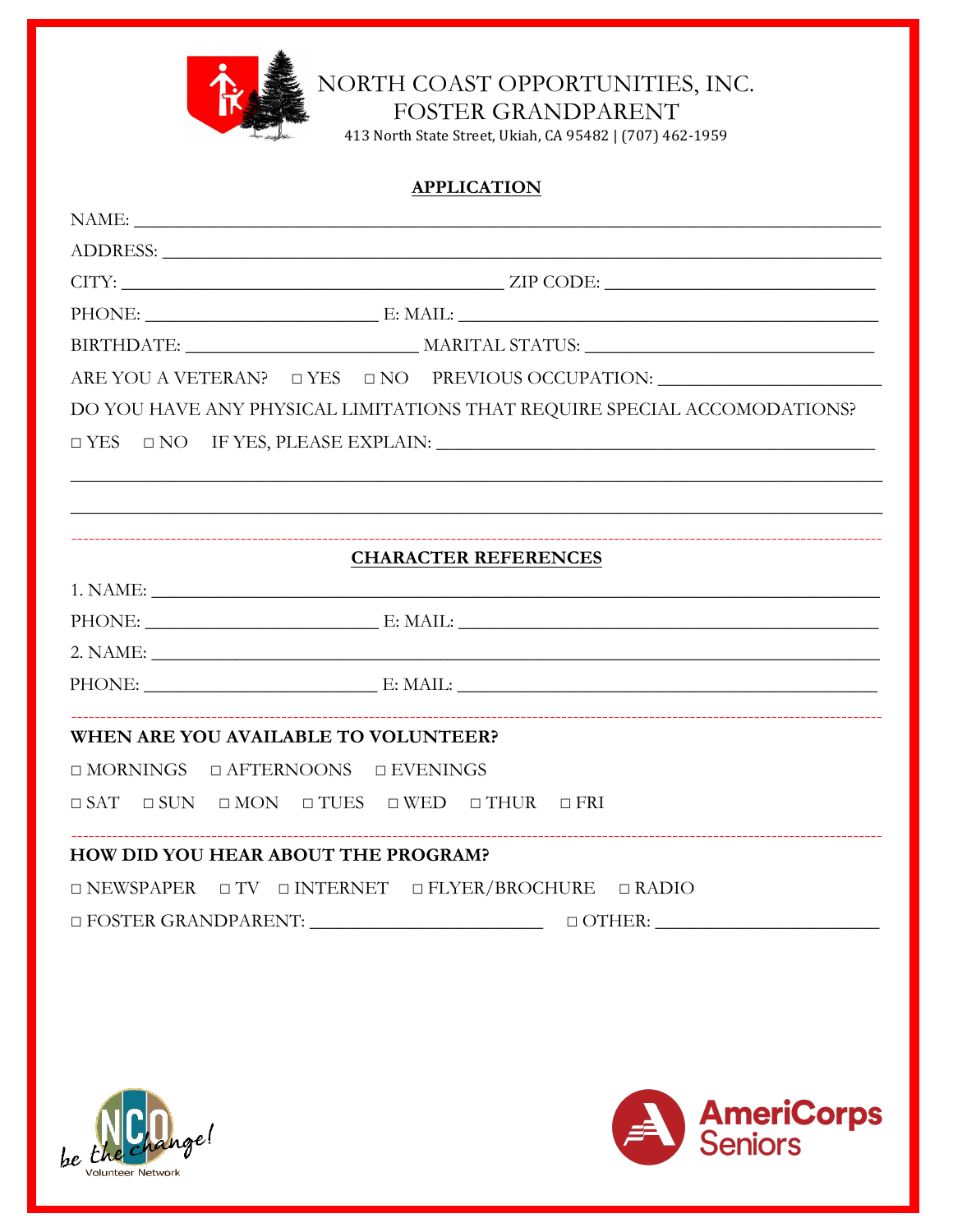**WHY WOULD YOU LIKE TO BE A FOSTER GRANDPARENT?**

### **HOBBIES & INTERESTS:**

### **ARE THERE ANY PAST VOLUNTEER EXPERIENCES YOU'D LIKE US TO KNOW ABOUT?**

\_\_\_\_\_\_\_\_\_\_\_\_\_\_\_\_\_\_\_\_\_\_\_\_\_\_\_\_\_\_\_\_\_\_\_\_\_\_\_\_\_\_\_\_\_\_\_\_\_\_\_\_\_\_\_\_\_\_\_\_\_\_\_\_\_\_\_\_\_\_\_\_\_\_\_\_\_\_\_\_\_\_\_\_\_\_\_

\_\_\_\_\_\_\_\_\_\_\_\_\_\_\_\_\_\_\_\_\_\_\_\_\_\_\_\_\_\_\_\_\_\_\_\_\_\_\_\_\_\_\_\_\_\_\_\_\_\_\_\_\_\_\_\_\_\_\_\_\_\_\_\_\_\_\_\_\_\_\_\_\_\_\_\_\_\_\_\_\_\_\_\_\_\_\_

\_\_\_\_\_\_\_\_\_\_\_\_\_\_\_\_\_\_\_\_\_\_\_\_\_\_\_\_\_\_\_\_\_\_\_\_\_\_\_\_\_\_\_\_\_\_\_\_\_\_\_\_\_\_\_\_\_\_\_\_\_\_\_\_\_\_\_\_\_\_\_\_\_\_\_\_\_\_\_\_\_\_\_\_\_\_\_

\_\_\_\_\_\_\_\_\_\_\_\_\_\_\_\_\_\_\_\_\_\_\_\_\_\_\_\_\_\_\_\_\_\_\_\_\_\_\_\_\_\_\_\_\_\_\_\_\_\_\_\_\_\_\_\_\_\_\_\_\_\_\_\_\_\_\_\_\_\_\_\_\_\_\_\_\_\_\_\_\_\_\_\_\_\_\_

\_\_\_\_\_\_\_\_\_\_\_\_\_\_\_\_\_\_\_\_\_\_\_\_\_\_\_\_\_\_\_\_\_\_\_\_\_\_\_\_\_\_\_\_\_\_\_\_\_\_\_\_\_\_\_\_\_\_\_\_\_\_\_\_\_\_\_\_\_\_\_\_\_\_\_\_\_\_\_\_\_\_\_\_\_\_\_

\_\_\_\_\_\_\_\_\_\_\_\_\_\_\_\_\_\_\_\_\_\_\_\_\_\_\_\_\_\_\_\_\_\_\_\_\_\_\_\_\_\_\_\_\_\_\_\_\_\_\_\_\_\_\_\_\_\_\_\_\_\_\_\_\_\_\_\_\_\_\_\_\_\_\_\_\_\_\_\_\_\_\_\_\_\_\_

\_\_\_\_\_\_\_\_\_\_\_\_\_\_\_\_\_\_\_\_\_\_\_\_\_\_\_\_\_\_\_\_\_\_\_\_\_\_\_\_\_\_\_\_\_\_\_\_\_\_\_\_\_\_\_\_\_\_\_\_\_\_\_\_\_\_\_\_\_\_\_\_\_\_\_\_\_\_\_\_\_\_\_\_\_\_\_

\_\_\_\_\_\_\_\_\_\_\_\_\_\_\_\_\_\_\_\_\_\_\_\_\_\_\_\_\_\_\_\_\_\_\_\_\_\_\_\_\_\_\_\_\_\_\_\_\_\_\_\_\_\_\_\_\_\_\_\_\_\_\_\_\_\_\_\_\_\_\_\_\_\_\_\_\_\_\_\_\_\_\_\_\_\_\_

\_\_\_\_\_\_\_\_\_\_\_\_\_\_\_\_\_\_\_\_\_\_\_\_\_\_\_\_\_\_\_\_\_\_\_\_\_\_\_\_\_\_\_\_\_\_\_\_\_\_\_\_\_\_\_\_\_\_\_\_\_\_\_\_\_\_\_\_\_\_\_\_\_\_\_\_\_\_\_\_\_\_\_\_\_\_\_

\_\_\_\_\_\_\_\_\_\_\_\_\_\_\_\_\_\_\_\_\_\_\_\_\_\_\_\_\_\_\_\_\_\_\_\_\_\_\_\_\_\_\_\_\_\_\_\_\_\_\_\_\_\_\_\_\_\_\_\_\_\_\_\_\_\_\_\_\_\_\_\_\_\_\_\_\_\_\_\_\_\_\_\_\_\_\_

\_\_\_\_\_\_\_\_\_\_\_\_\_\_\_\_\_\_\_\_\_\_\_\_\_\_\_\_\_\_\_\_\_\_\_\_\_\_\_\_\_\_\_\_\_\_\_\_\_\_\_\_\_\_\_\_\_\_\_\_\_\_\_\_\_\_\_\_\_\_\_\_\_\_\_\_\_\_\_\_\_\_\_\_\_\_\_

## **ARE YOU INVOLVED IN ANY OTHER CLUBS/ORGANIZATIONS YOU'D LIKE US TO KNOW ABOUT?**

### ------------------------------------------------------------------------------------------------------------------------------------------- **INCOME ELIGIBILITY**

THE FOSTER GRANDPARENT PROGRAM IS REQUIRED BY THE CORPORATION FOR NATIONAL SERVICE TO MAKE INCOME VERIFICATIONS ON ALL FOSTER GRANDPARENTS IN THIS PROGRAM, UPON THE TIME OF APPLICATION AND ANNUALLY THEREAFTER. PLEASE LIST ALL SOURCES OF INCOME AND BE AS ACCURATE AS POSSIBLE. THIS INFORMATION WILL BE KEPT CONFIDENTIAL

### **MONTHLY HOUSEHOLD INCOME**

| SOCIAL SECURITY BENEFITS FROM SSI   |                                                                                                                                                                                                                                                                                                                     |
|-------------------------------------|---------------------------------------------------------------------------------------------------------------------------------------------------------------------------------------------------------------------------------------------------------------------------------------------------------------------|
| <b>INCOME FROM PENSIONS</b>         | $\frac{1}{2}$ $\frac{1}{2}$ $\frac{1}{2}$ $\frac{1}{2}$ $\frac{1}{2}$ $\frac{1}{2}$ $\frac{1}{2}$ $\frac{1}{2}$ $\frac{1}{2}$ $\frac{1}{2}$ $\frac{1}{2}$ $\frac{1}{2}$ $\frac{1}{2}$ $\frac{1}{2}$ $\frac{1}{2}$ $\frac{1}{2}$ $\frac{1}{2}$ $\frac{1}{2}$ $\frac{1}{2}$ $\frac{1}{2}$ $\frac{1}{2}$ $\frac{1}{2}$ |
| NET INCOME FROM RENTALS             | $\frac{1}{2}$ $\frac{1}{2}$ $\frac{1}{2}$ $\frac{1}{2}$ $\frac{1}{2}$ $\frac{1}{2}$ $\frac{1}{2}$ $\frac{1}{2}$ $\frac{1}{2}$ $\frac{1}{2}$ $\frac{1}{2}$ $\frac{1}{2}$ $\frac{1}{2}$ $\frac{1}{2}$ $\frac{1}{2}$ $\frac{1}{2}$ $\frac{1}{2}$ $\frac{1}{2}$ $\frac{1}{2}$ $\frac{1}{2}$ $\frac{1}{2}$ $\frac{1}{2}$ |
| <b>INCOME FROM STOCKS AND BONDS</b> |                                                                                                                                                                                                                                                                                                                     |
| PUBLIC ASSISTANCE                   | \$<br><u> 1980 - Jan Stein Stein, Amerikaansk politiker († 1908)</u>                                                                                                                                                                                                                                                |
| <b>OTHER INCOME</b>                 | \$                                                                                                                                                                                                                                                                                                                  |
| MINUS MEDICAL DEDUCTIONS            | $-$ \$                                                                                                                                                                                                                                                                                                              |
| <b>TOTAL MONTHLY INCOME</b>         |                                                                                                                                                                                                                                                                                                                     |